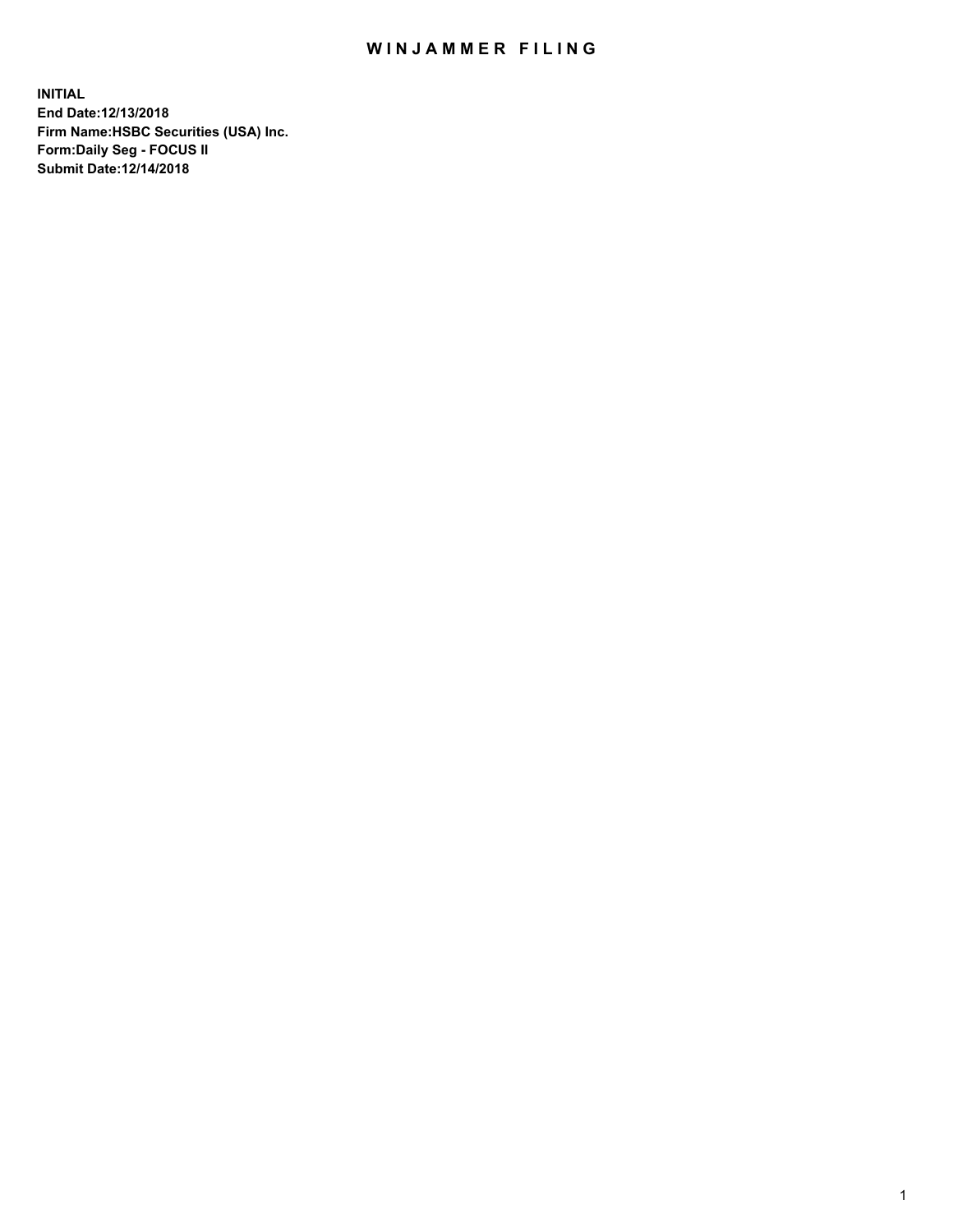**INITIAL End Date:12/13/2018 Firm Name:HSBC Securities (USA) Inc. Form:Daily Seg - FOCUS II Submit Date:12/14/2018 Daily Segregation - Cover Page**

| Name of Company                                                                                                                                                                                                                                                                                                                | <b>HSBC Securities (USA) Inc.</b>                           |
|--------------------------------------------------------------------------------------------------------------------------------------------------------------------------------------------------------------------------------------------------------------------------------------------------------------------------------|-------------------------------------------------------------|
| <b>Contact Name</b>                                                                                                                                                                                                                                                                                                            | <b>Michael Vacca</b>                                        |
| <b>Contact Phone Number</b>                                                                                                                                                                                                                                                                                                    | 212-525-7951                                                |
| <b>Contact Email Address</b>                                                                                                                                                                                                                                                                                                   | michael.vacca@us.hsbc.com                                   |
| FCM's Customer Segregated Funds Residual Interest Target (choose one):<br>a. Minimum dollar amount: ; or<br>b. Minimum percentage of customer segregated funds required:% ; or<br>c. Dollar amount range between: and; or<br>d. Percentage range of customer segregated funds required between:% and%.                         | 109,000,000<br><u>0</u><br>0 <sub>0</sub><br>0 <sub>0</sub> |
| FCM's Customer Secured Amount Funds Residual Interest Target (choose one):<br>a. Minimum dollar amount: ; or<br>b. Minimum percentage of customer secured funds required:% ; or<br>c. Dollar amount range between: and; or<br>d. Percentage range of customer secured funds required between: % and %.                         | 25,000,000<br><u>0</u><br>0 <sub>0</sub><br>0 <sub>0</sub>  |
| FCM's Cleared Swaps Customer Collateral Residual Interest Target (choose one):<br>a. Minimum dollar amount: ; or<br>b. Minimum percentage of cleared swaps customer collateral required:% ; or<br>c. Dollar amount range between: and; or<br>d. Percentage range of cleared swaps customer collateral required between:% and%. | 83,000,000<br><u>0</u><br>00<br>00                          |

Attach supporting documents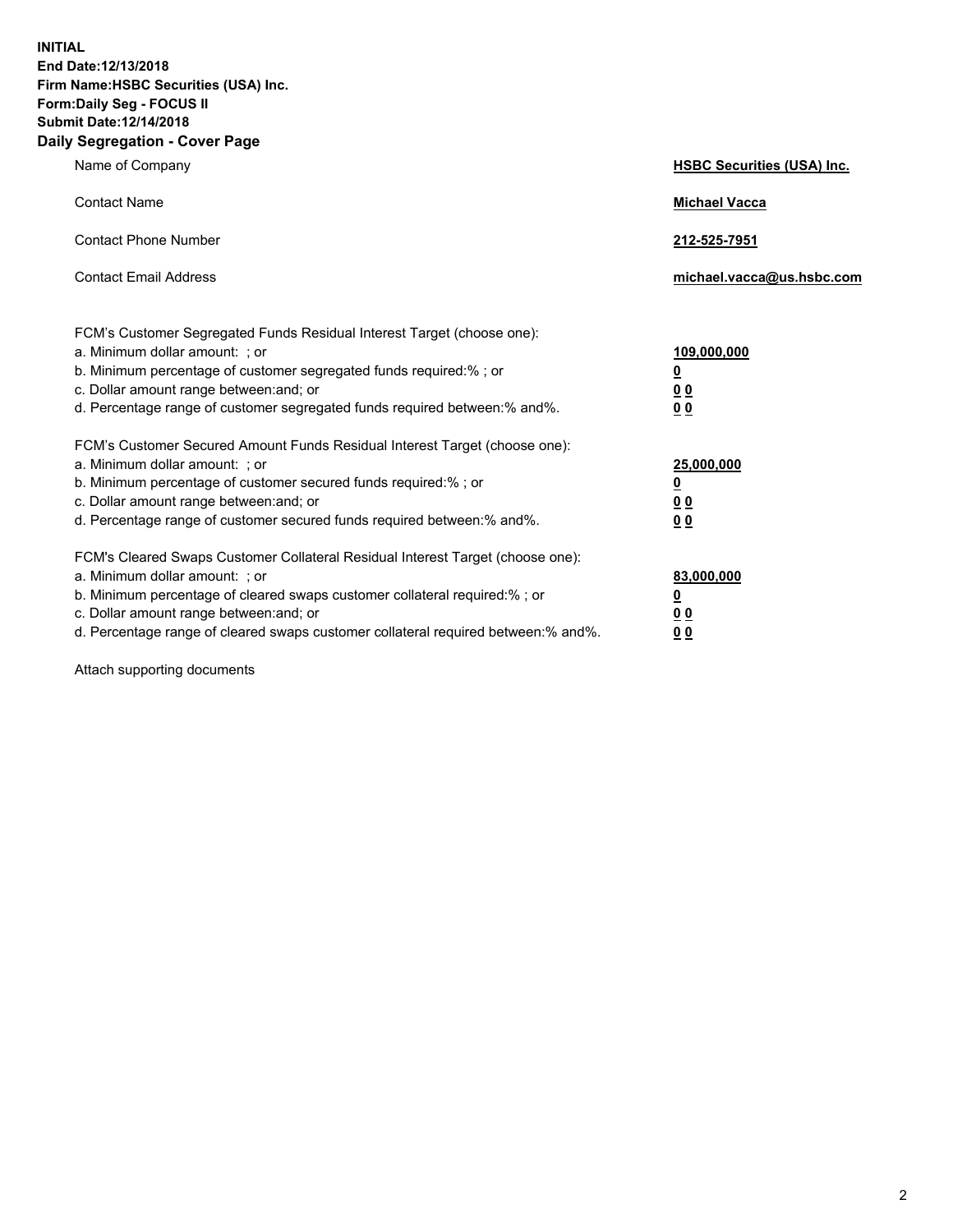**INITIAL End Date:12/13/2018 Firm Name:HSBC Securities (USA) Inc. Form:Daily Seg - FOCUS II Submit Date:12/14/2018 Daily Segregation - Secured Amounts** Foreign Futures and Foreign Options Secured Amounts Amount required to be set aside pursuant to law, rule or regulation of a foreign government or a rule of a self-regulatory organization authorized thereunder **0** [7305] 1. Net ledger balance - Foreign Futures and Foreign Option Trading - All Customers A. Cash **35,802,120** [7315] B. Securities (at market) **56,641,941** [7317] 2. Net unrealized profit (loss) in open futures contracts traded on a foreign board of trade **24,549,812** [7325] 3. Exchange traded options a. Market value of open option contracts purchased on a foreign board of trade **0** [7335] b. Market value of open contracts granted (sold) on a foreign board of trade **0** [7337] 4. Net equity (deficit) (add lines 1. 2. and 3.) **116,993,873** [7345] 5. Account liquidating to a deficit and account with a debit balances - gross amount **2,818,096** [7351] Less: amount offset by customer owned securities **-2,818,096** [7352] **0** [7354] 6. Amount required to be set aside as the secured amount - Net Liquidating Equity Method (add lines 4 and 5) **116,993,873** [7355] 7. Greater of amount required to be set aside pursuant to foreign jurisdiction (above) or line 6. **116,993,873** [7360] FUNDS DEPOSITED IN SEPARATE REGULATION 30.7 ACCOUNTS 1. Cash in banks A. Banks located in the United States **28,509,218** [7500] B. Other banks qualified under Regulation 30.7 **0** [7520] **28,509,218** [7530] 2. Securities A. In safekeeping with banks located in the United States **20,283,888** [7540] B. In safekeeping with other banks qualified under Regulation 30.7 **29,758,178** [7560] **50,042,066** [7570] 3. Equities with registered futures commission merchants A. Cash **0** [7580] B. Securities **0** [7590] C. Unrealized gain (loss) on open futures contracts **0** [7600] D. Value of long option contracts **0** [7610] E. Value of short option contracts **0** [7615] **0** [7620] 4. Amounts held by clearing organizations of foreign boards of trade A. Cash **0** [7640] B. Securities **0** [7650] C. Amount due to (from) clearing organization - daily variation **0** [7660] D. Value of long option contracts **0** [7670] E. Value of short option contracts **0** [7675] **0** [7680] 5. Amounts held by members of foreign boards of trade A. Cash **12,417,577** [7700] B. Securities **36,358,053** [7710] C. Unrealized gain (loss) on open futures contracts **24,549,812** [7720] D. Value of long option contracts **0** [7730] E. Value of short option contracts **0** [7735] **73,325,442** [7740] 6. Amounts with other depositories designated by a foreign board of trade **0** [7760] 7. Segregated funds on hand **0** [7765] 8. Total funds in separate section 30.7 accounts **151,876,726** [7770] 9. Excess (deficiency) Set Aside for Secured Amount (subtract line 7 Secured Statement **34,882,853** [7380]

Page 1 from Line 8)

10. Management Target Amount for Excess funds in separate section 30.7 accounts **25,000,000** [7780]

11. Excess (deficiency) funds in separate 30.7 accounts over (under) Management Target **9,882,853** [7785]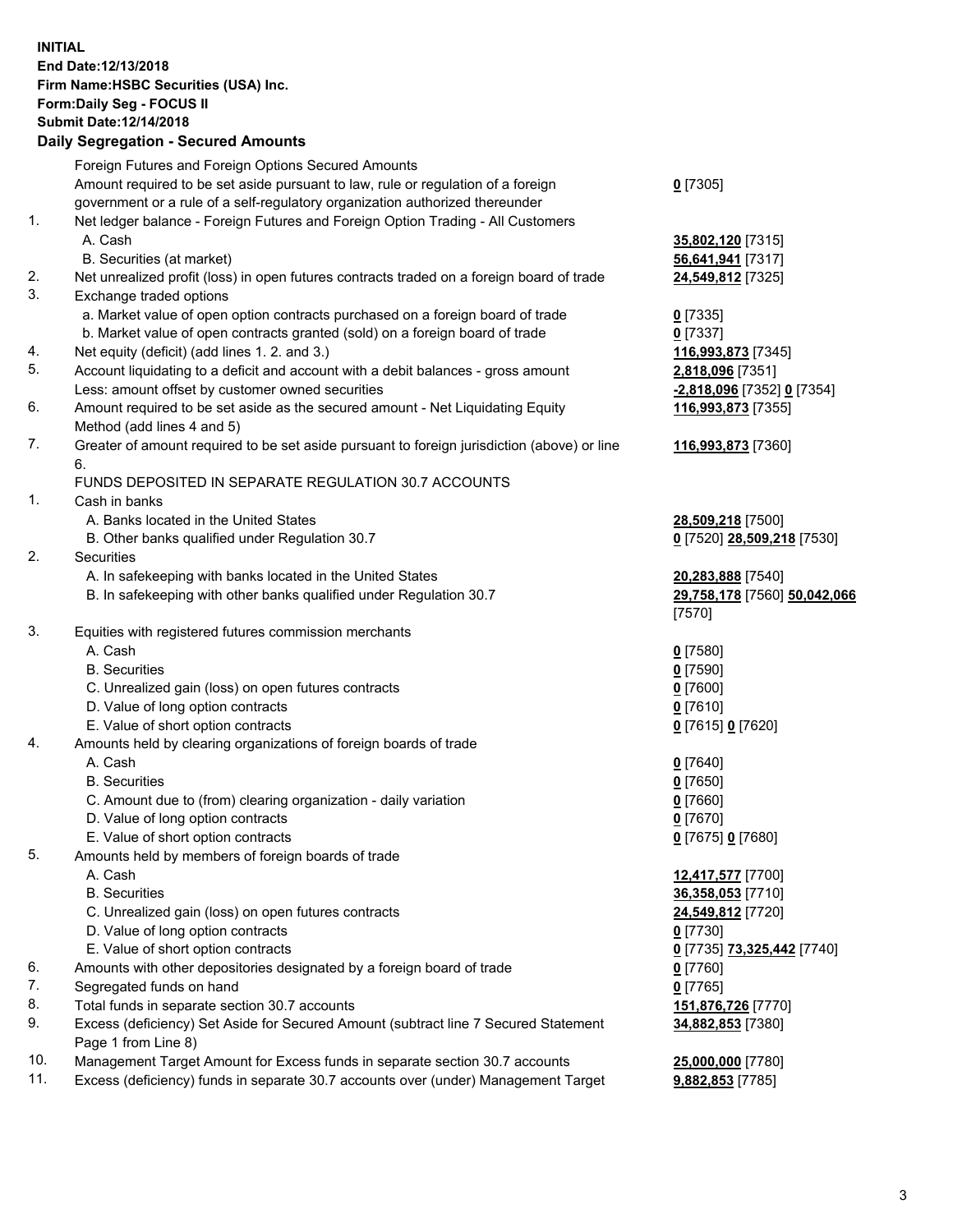**INITIAL End Date:12/13/2018 Firm Name:HSBC Securities (USA) Inc. Form:Daily Seg - FOCUS II Submit Date:12/14/2018 Daily Segregation - Segregation Statement** SEGREGATION REQUIREMENTS(Section 4d(2) of the CEAct) 1. Net ledger balance A. Cash **388,699,738** [7010] B. Securities (at market) **1,329,990,951** [7020] 2. Net unrealized profit (loss) in open futures contracts traded on a contract market **7,992,588** [7030] 3. Exchange traded options A. Add market value of open option contracts purchased on a contract market **246,912,084** [7032] B. Deduct market value of open option contracts granted (sold) on a contract market **-41,403,242** [7033] 4. Net equity (deficit) (add lines 1, 2 and 3) **1,932,192,119** [7040] 5. Accounts liquidating to a deficit and accounts with debit balances - gross amount **1,550,721** [7045] Less: amount offset by customer securities **-1,521,611** [7047] **29,110** [7050] 6. Amount required to be segregated (add lines 4 and 5) **1,932,221,229** [7060] FUNDS IN SEGREGATED ACCOUNTS 7. Deposited in segregated funds bank accounts A. Cash **117,307,974** [7070] B. Securities representing investments of customers' funds (at market) **50,003,083** [7080] C. Securities held for particular customers or option customers in lieu of cash (at market) **230,543,749** [7090] 8. Margins on deposit with derivatives clearing organizations of contract markets A. Cash **22,241,470** [7100] B. Securities representing investments of customers' funds (at market) **317,813,496** [7110] C. Securities held for particular customers or option customers in lieu of cash (at market) **1,011,587,457** [7120] 9. Net settlement from (to) derivatives clearing organizations of contract markets **-113,545** [7130] 10. Exchange traded options A. Value of open long option contracts **246,912,084** [7132] B. Value of open short option contracts **-41,403,242** [7133] 11. Net equities with other FCMs A. Net liquidating equity **12,707,474** [7140] B. Securities representing investments of customers' funds (at market) **0** [7160] C. Securities held for particular customers or option customers in lieu of cash (at market) **0** [7170] 12. Segregated funds on hand **87,859,745** [7150] 13. Total amount in segregation (add lines 7 through 12) **2,055,459,745** [7180] 14. Excess (deficiency) funds in segregation (subtract line 6 from line 13) **123,238,516** [7190] 15. Management Target Amount for Excess funds in segregation **109,000,000** [7194] 16. Excess (deficiency) funds in segregation over (under) Management Target Amount **14,238,516** [7198]

Excess